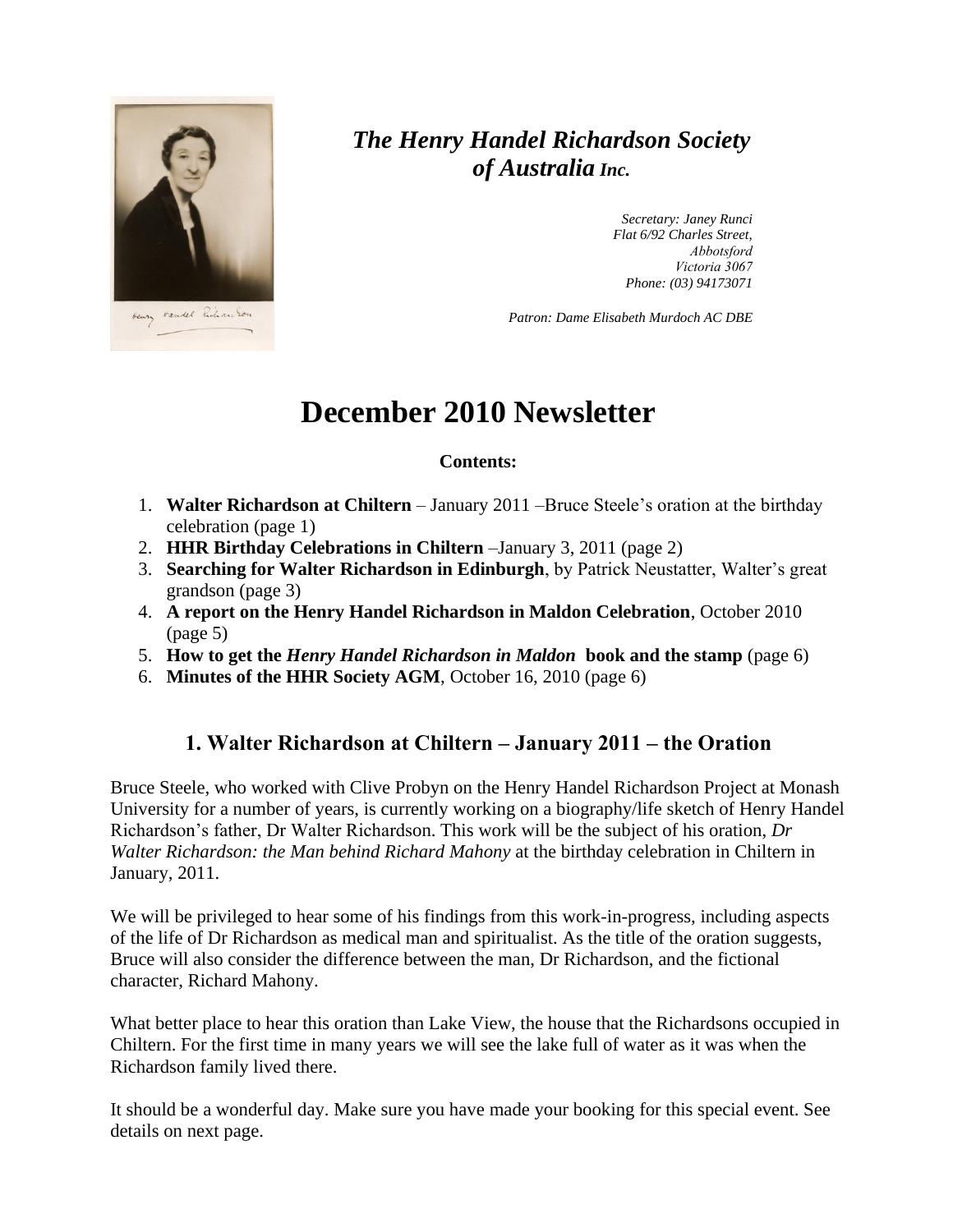### **2. Henry Handel Richardson Birthday Celebrations, Chiltern Monday January 3, 2011**

To be held at Lake View, Chiltern (for the 41<sup>st</sup> consecutive year)

10.30am Morning Tea

11am 3rd Annual Henry Handel Richardson Society of Australia Oration

"Walter Richardson MD – the Man Behind Mahony"

 To be delivered by Bruce Steele, Senior Honorary Research Associate and formerly Associate Professor Faculty of Arts, Monash University

Midday Luncheon under the marquee (bookings essential)

6 pm HHR birthday celebration picnic tea inc. Guest Speaker (to be advised) (picnic tea is BYO, but picnic baskets \$27.50 can be ordered in advance, see below)

#### **Cost: Morning tea, Oration and Lunch \$25 (Bookings by December 23 essential)**

Bookings: Graeme Charles Tel. 0357261173 Email: [gcharles@communityaction.coop](mailto:gcharles@communityaction.coop) Rex Fuge Tel. 0357261280 Email: [info@chilternathenaeum.com.au](mailto:info@chilternathenaeum.com.au)

Please send Payment to: Henry Handel Richardson Society of Australia c/o 69 Conness Street, Chiltern Vic 3683

Henry Handel Richardson Society of Australia Inc. [www.henryhandelrichardsonsociety.net](http://www.henryhandelrichardsonsociety.net/)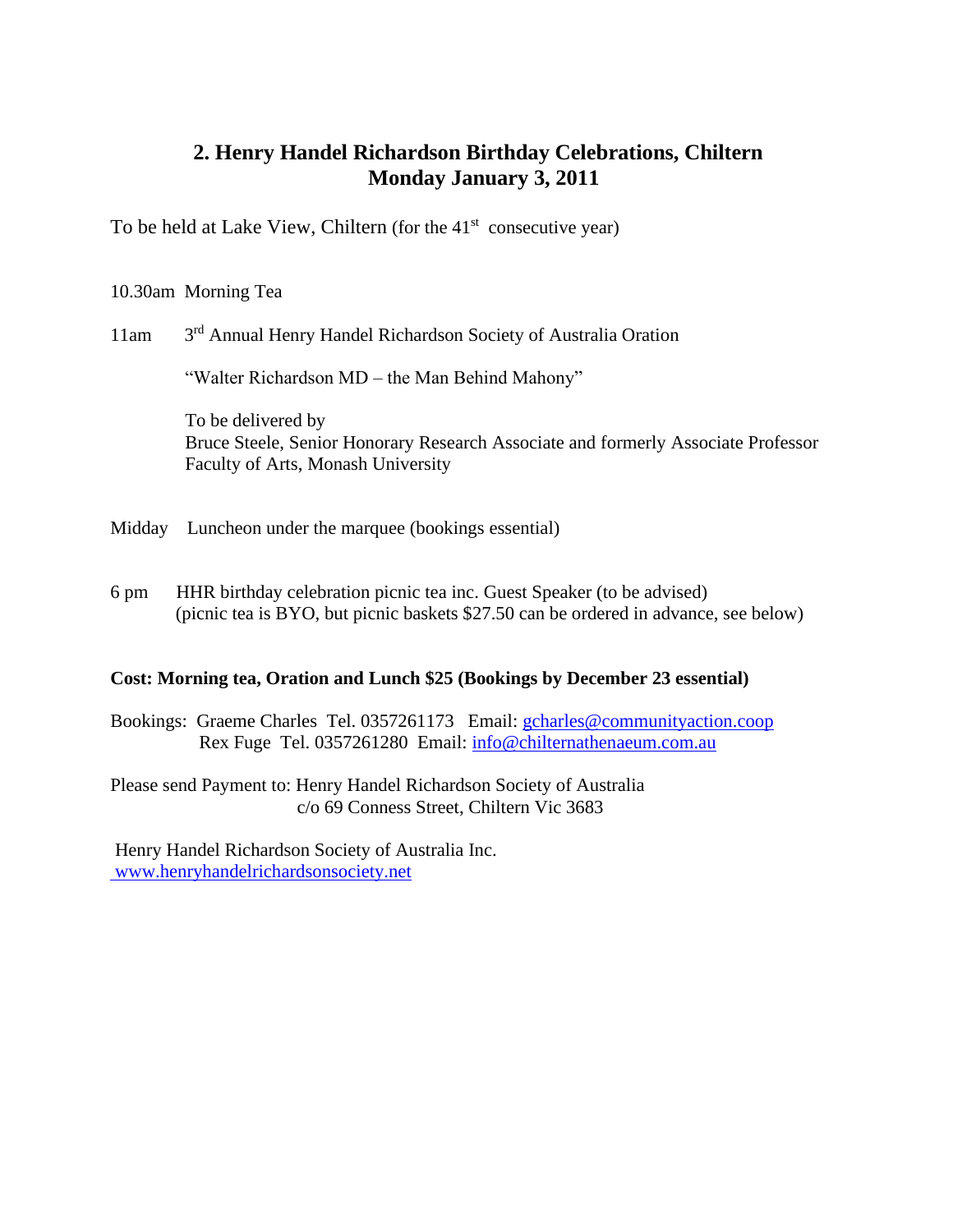### **3. Searching for Walter Richardson in Edinburgh**

by Patrick Neustatter, great grandson of Walter Richardson (see photo below of Patrick at Chiltern in 2009)

Recently I went to Edinburgh with my wife Paula to see what traces could be found of Henry Handel Richardson's father, my great-grandfather, who had studied medicine there in the 1840's. I had just retired from medical practice in the US and we were doing a sort of "victory lap" around the UK.

We came down from Loch Ness and the overcast, rain-soaked highlands. It was a bright blustery day and Edinburgh was looking at its majestic best when we went to the university office on Chambers Street. Here we were taken in hand by Chloe Kippin, Deputy Director of Alumni Development, who was to be our tour guide and show us the haunts that Walter Lindesay Richardson would have inhabited as a twenty-four year old student in Edinburgh.

We were anxious to see if there was some record of this chapter in the life of this Irishman whose later fortunes were of course told under the name of Richard Mahony.

There were plenty of records of some of the more famous ex-alumni of this apparent power house of medical innovation: Lister, who pioneered antiseptics; Simpson, who first used chloroform and anaesthesia in Britain (and encountered much moral censure from the church and other conservatives, until Queen Victoria used it); Darwin, who earlier was apparently so put off by surgery on un-anaesthetised patients that he never finished his medical training; Conan-Doyle, who based Sherlock Holmes' powers of deduction on one of the lecturers who was particularly good at "reading" the patients.

Chloe walked us over to the "new" medical school – built in 1877. All that remains of the building where WLR would have studied are two sentinel gateposts. But the new building had the authentic austerity and smell of a medical school with lecture theatres of steeply tiered rows of seats, just like the one where Walter would have sat to attend demonstrations and lectures, often involving dissections of hard-to-find cadavers.

It was all very reminiscent of my *alma mater*, Guy's Hospital that we had visited just a few days before in London.

On the top floor in Edinburgh is the medical museum. Here, amongst other morbid souvenirs, is the skeleton of another Irish immigrant to Edinburgh - William Burke. It was he, with fellow Irishman William Hare, who made his fortune catering to the pressing need for dissection specimens. The insufficient supply of executed criminals prompted them to invent "Burking" (compressing the chest so the victim couldn't breathe) to hasten an otherwise healthy victim's transformation to a cadaver. They did this until they were discovered, hanged, and, as Chloe told us, ironically finished up on the dissecting tables themselves.

The high point was the visit to the Archives. The University Office and the slightly fusty librarian had worked miracles at short notice and pulled out the ledger with Walters's records.

After a security check that would have done credit to an Arab delegation flying to Tel Aviv (multiple check points with forms, no cameras allowed, not even pens), the tome was reverentially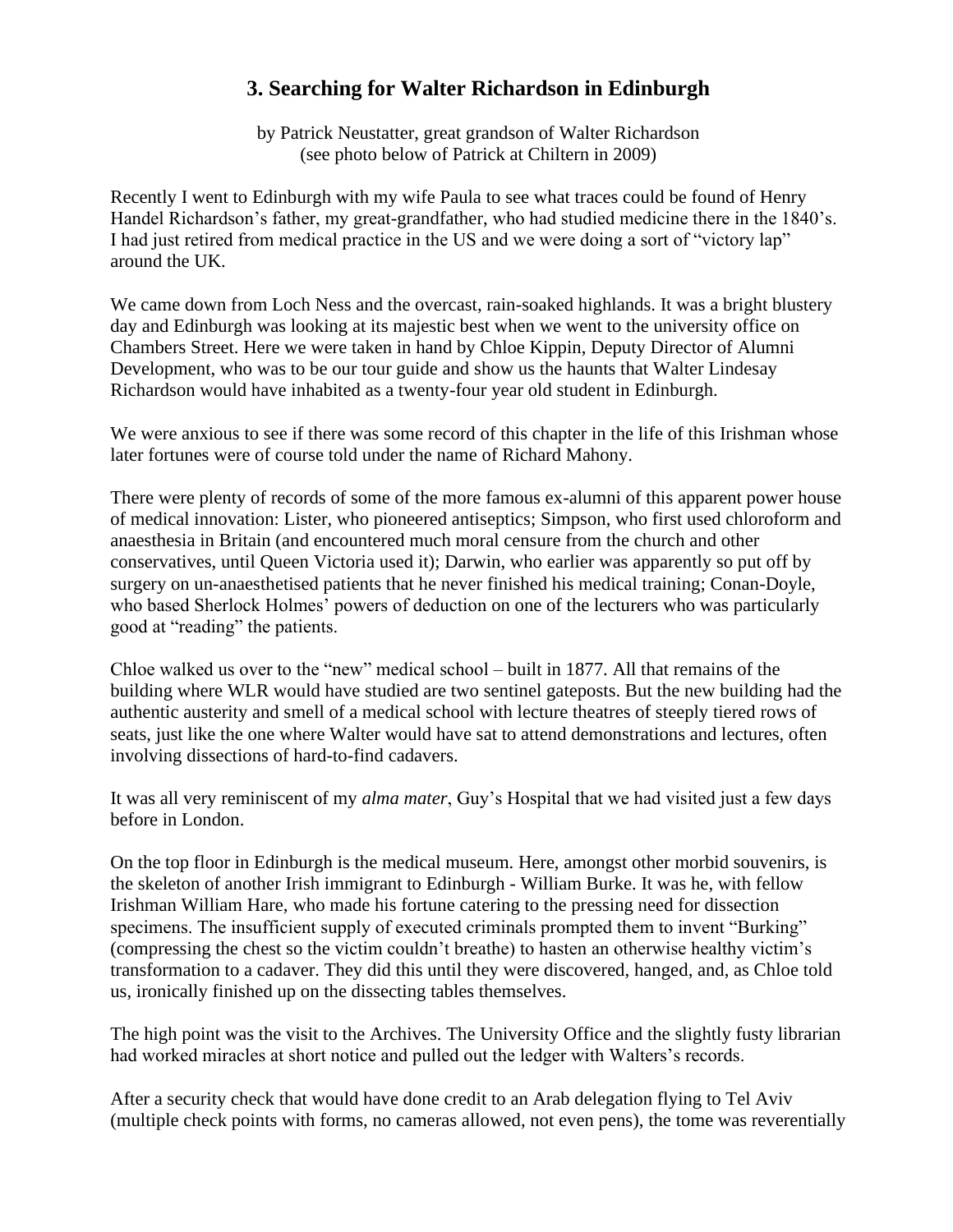laid before us on a special cushion – and there was the record of Walter's studies - anatomy, maternity, pharmacy, amongst other topics. One of these was Medical Jurisprudence, even in those days. This is a hot topic in the US now as it relates to how not to get sued.

Most interesting though were the comments of Walter's examiners from his final exam done on July 19<sup>th</sup> and 20<sup>th</sup>, 1849, aged 24 years. He had apparently been tested on the treatment of pneumonia with opium, on assessing the gestation of a foetus, on the use of purges and on ligaturing the subclavian vein (in which it was noted there was air in the vein).

I say "apparently" because, as Chloe pointed out, it was all written in "typical doctor's handwriting". The librarian insisted we try a magnifying glass – but then it was just larger illegible handwriting.

Using a respiratory depressant (opium) to treat pneumonia; using purges liberally, and with apparent alacrity, as well as bleeding, to treat patients who were often suffering from blood loss and dehydration; trying to guess a baby's gestation without ultrasound; tying off blood vessels willy-nilly – it all seems ridiculous now. But I wonder if in another 150 years people will look at our latest treatments with dismay?

What was legible however was the note - "Passed Second Exam".

This was of course his passport to setting up practice on the other side of the world after a short career as miner/shopkeeper, and the starting point of the whole saga that this newsletter is testament to.

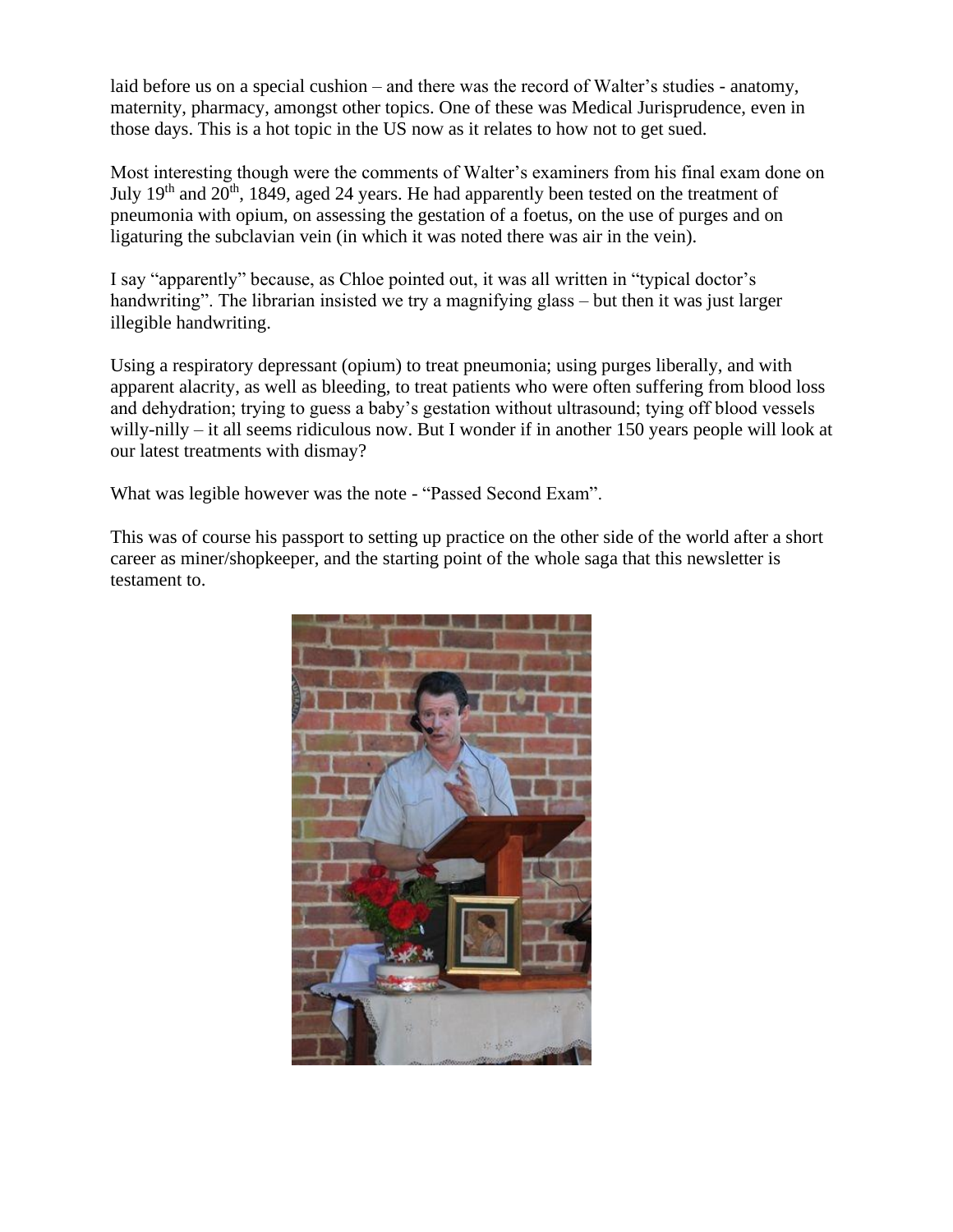## **3. Henry Handel Richardson in Maldon Celebration Weekend, 2010**

About 60 people gathered in Maldon on October 15 for our second Henry Handel Richardson celebration weekend.

On Friday evening we were treated to an organ concert by Bruce Steele in Holy Trinity, the church Richardson refers to in *Myself When Young.*

Saturday saw the launch of the book *Henry Handel Richardson in Maldon.* Local mayor, Janet Cropley launched the book with an account of her observation of the genesis of the book from the first Saturday morning discussions in McArthurs Café to the finished product. The three writers – Peter Cuffley (social historian), Helen McBurney (researcher) and Janey Runci (fiction writer) – gave illustrated talks on their work for the book. Unfortunately Geoff Palmer, the wonderful photographer, was unable to speak on the day as he was recovering from a bout of pneumonia, but still he was there, valiantly recording the event with his camera.

The book launch was followed by the launch of the franking stamp depicting Henry Handel Richardson around the age of ten when she arrived in Maldon in 1880. The stamp was launched via an 'interview' with Mary Richardson (played by local puppeteer, poet and actor, Anita Sinclair) who talked about her life in the Post Office and her hopes for her two daughters. At this point Lee Mead, one of Maldon's current postmistresses arrived with her delivery bicycle and dressed in modern lycra. Once Mary had recovered from the sight of this apparition the two women discussed and compared their work in the Post Office and their impressions of Maldon. Lee told Mary about her growing interest in HHR over the time she has lived and worked in the same house that the Richardson family inhabited in the 1880s. This interest led her to create a small permanent exhibition about the Richardson family in the Post Office, to have postcards made and now to apply for the franking stamp. Mary Richardson looked very doubtful about the fact that her older headstrong daughter might have become a writer. After champagne and a celebratory morning tea most people went over to the Post Office to have their postcards stamped with the new franking stamp.

The Maldon Brass Band entertained us in the Community Hall during lunch as the cold wet weather precluded any repeat of last year's balmy picnic in the Shire Gardens.

During the afternoon guided walks (as laid out in the book) were conducted through the town and in the cemetery.

The day ended with dinner at the Penny School accompanied by readings from *Myself When Young* and rousing renditions by members of the Gilbert and Sullivan Society of excerpts from *Patience* and *Pinafore.* HHR and her younger sister, Lil performed both these works as young girls in Maldon.

The weekend concluded with a talk by Peter Cuffley on Sunday morning at Holy Trinity Church.

The Maldon group extends their thanks to those who attended and responded so enthusiastically despite the weather, and thus helped make it another successful weekend. The date has been set for next year's gathering in **Maldon – October 7-9, 2011** – so put this date in your calendar.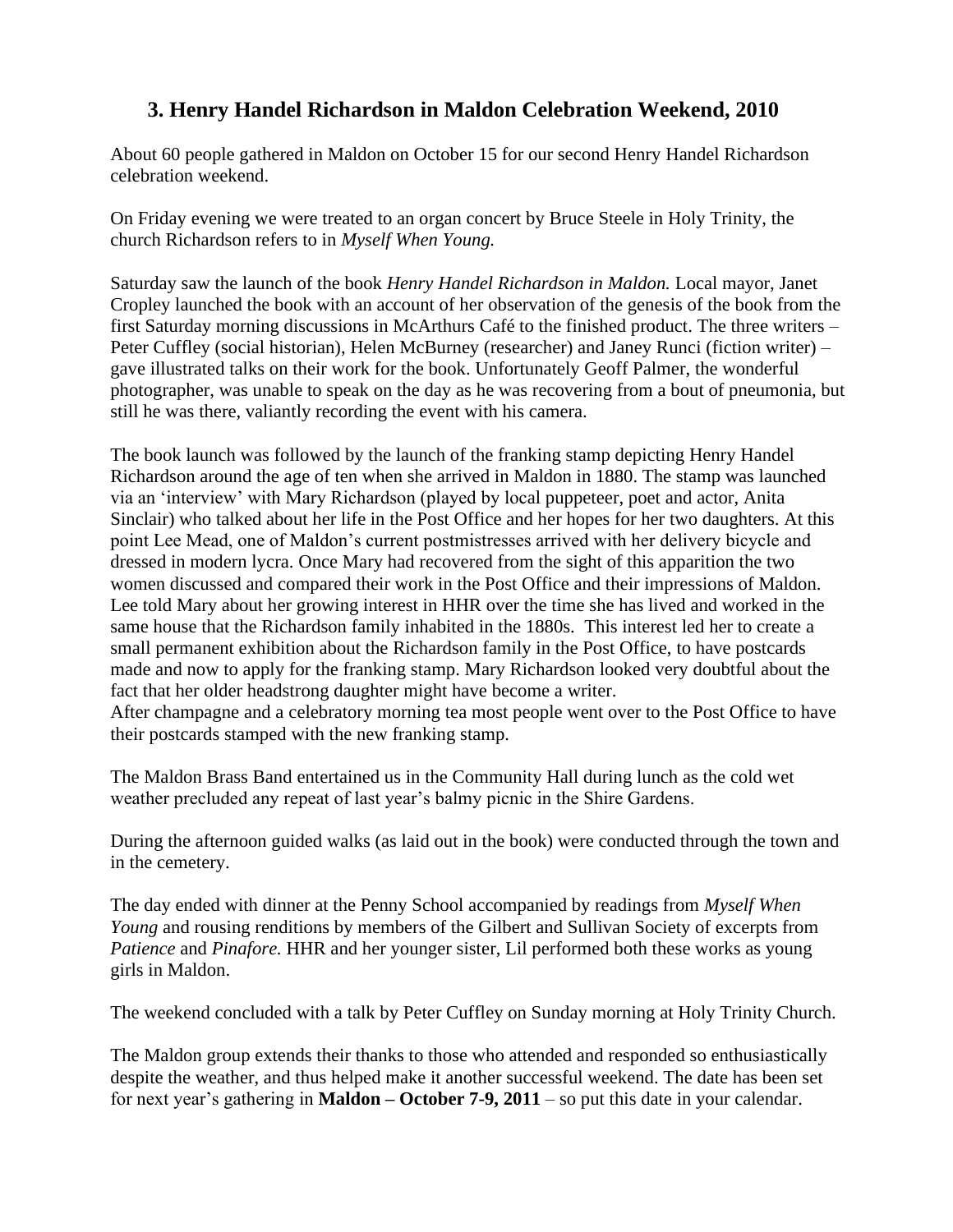### **4. How to get the** *Henry Handel Richardson in Maldon* **book and the stamp**

For those who were unable to attend, the book is now available.

The book includes three self-guided walks plus material on life in Maldon in the 1880s, the use of Maldon in HHR's work, her music, her name, her sister, Lil, and much more. With the aid of the book you can now take yourself on the town and cemetery walks and *The Getting of Wisdom* walk at your leisure.

If you would like a copy or copies of the book send an order to HHR Books, c/o P.O. Box 185, Maldon 3463. Payment can be made by money order or cheque, made payable to 'Maldon Post Office'. The book costs \$15 and \$5 postage and handling for 1, 2 or 3 copies. Contact Maldon Post Office for postage costs for more than 3 copies. Copies will be available for sale at the birthday celebrations in Chiltern in January.

Also when visiting Maldon you can buy a Richardson postcard at the Post Office and ask to have it stamped with the new franking stamp.



Peter Cuffley • Helen McBurney • Geoff Palmer • Janey Runci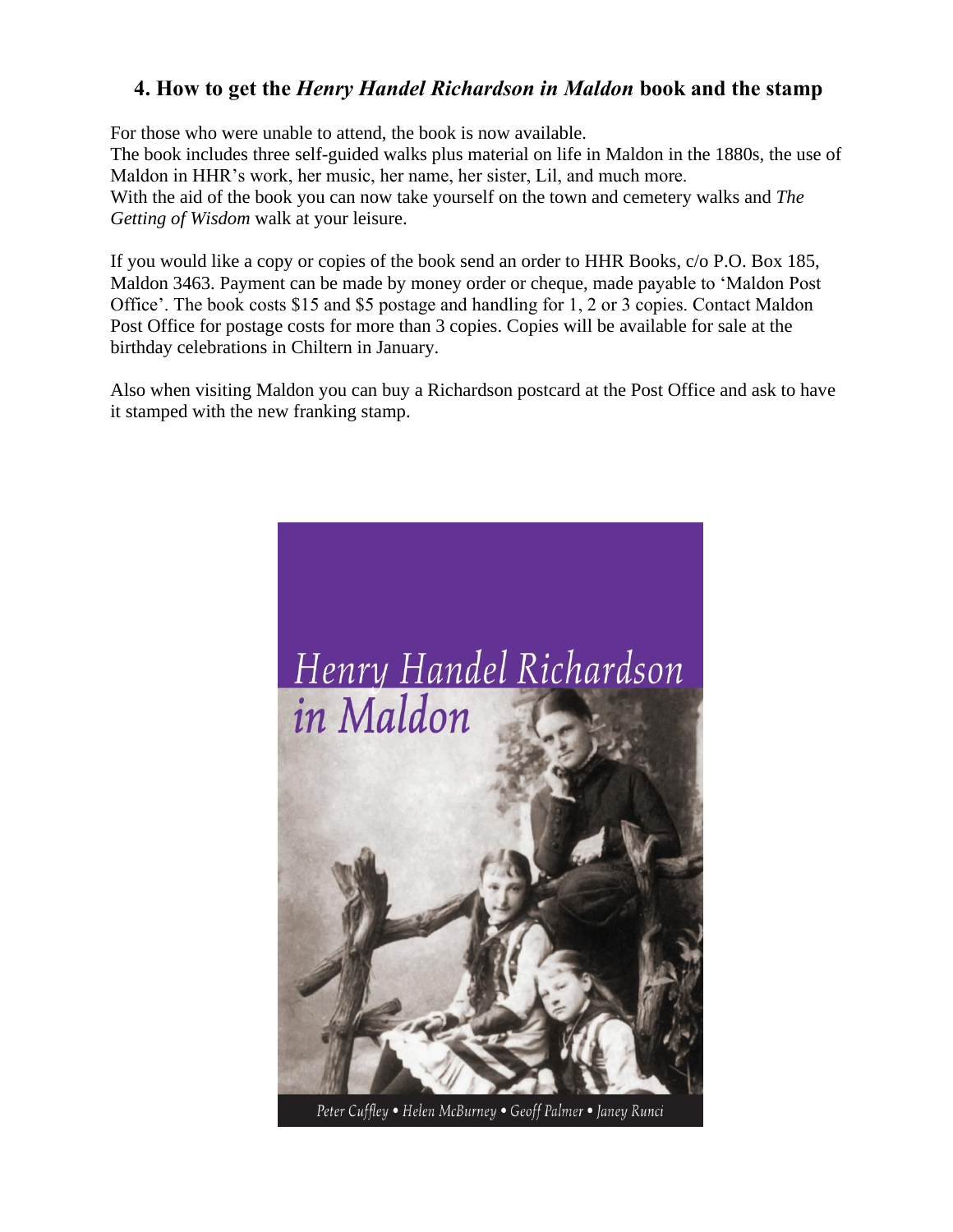### **5. Henry Handel Richardson Society of Australia Annual General Meeting on Saturday 16 October 2010**

#### **Venue: The Community Hall, Maldon, Victoria TIME: 12.00 noon**

### **MINUTES**

**Present:** Graeme Charles in the Chair, Dot Charles, Helen McBurney, Heather McNeill, Mary Pridmore, Clive Probyn, Meg Probyn, Linda Ross, Janey Runci **Apologies:** Reg Fuge (RF), Mary Fuge, Bruce Steele, Marie Bell

### **1. WELCOME**

In the absence of the President, Rex Fuge, Graeme Charles welcomed everyone and noted the apologies.

#### **2. MINUTES PREVIOUS MEETING**

The Minutes of the first AGM held on 26 April 2009 were accepted as a true and accurate record of that meeting.

#### 3. **MATTERS ARISING**

All matters were dealt with under the following items.

#### 4. **REPORTS**

- a) As there was no written report from the President, the Vice-president, Graeme Charles gave a verbal report noting firstly the success of the birthday celebrations in January 2009 when Angela and Patrick Neustatter (great-niece and great-nephew of HHR) and their partners came to Chiltern. Angela had delivered a splendid Inaugural Oration on Sunday morning January 4 and Patrick gave an entertaining talk at the birthday picnic the previous evening.
- b) Graeme noted that he had represented the society at Queenscliffe at a literary event 'The Sea of Words'.
- c) He reported on the screening of *The Getting of Wisdom* at the State Library in Melbourne on 2 July 2009, which several members of the society had attended.
- d) Another highlight of 2009 was the two-day celebration of the early life of HHR at Maldon on 10- 11 October 2009.
- e) Membership has continued to grow and now stands at 183.
- f) The Treasurer, Dot Charles, confirmed that the balance of accounts at 31/12/2009 was \$1647.00.

#### **5. ELECTION OF COMMITTEE**

Meg Probyn took the chair as she had decided not to nominate for the committee. It was noted that the following nominations had been received: